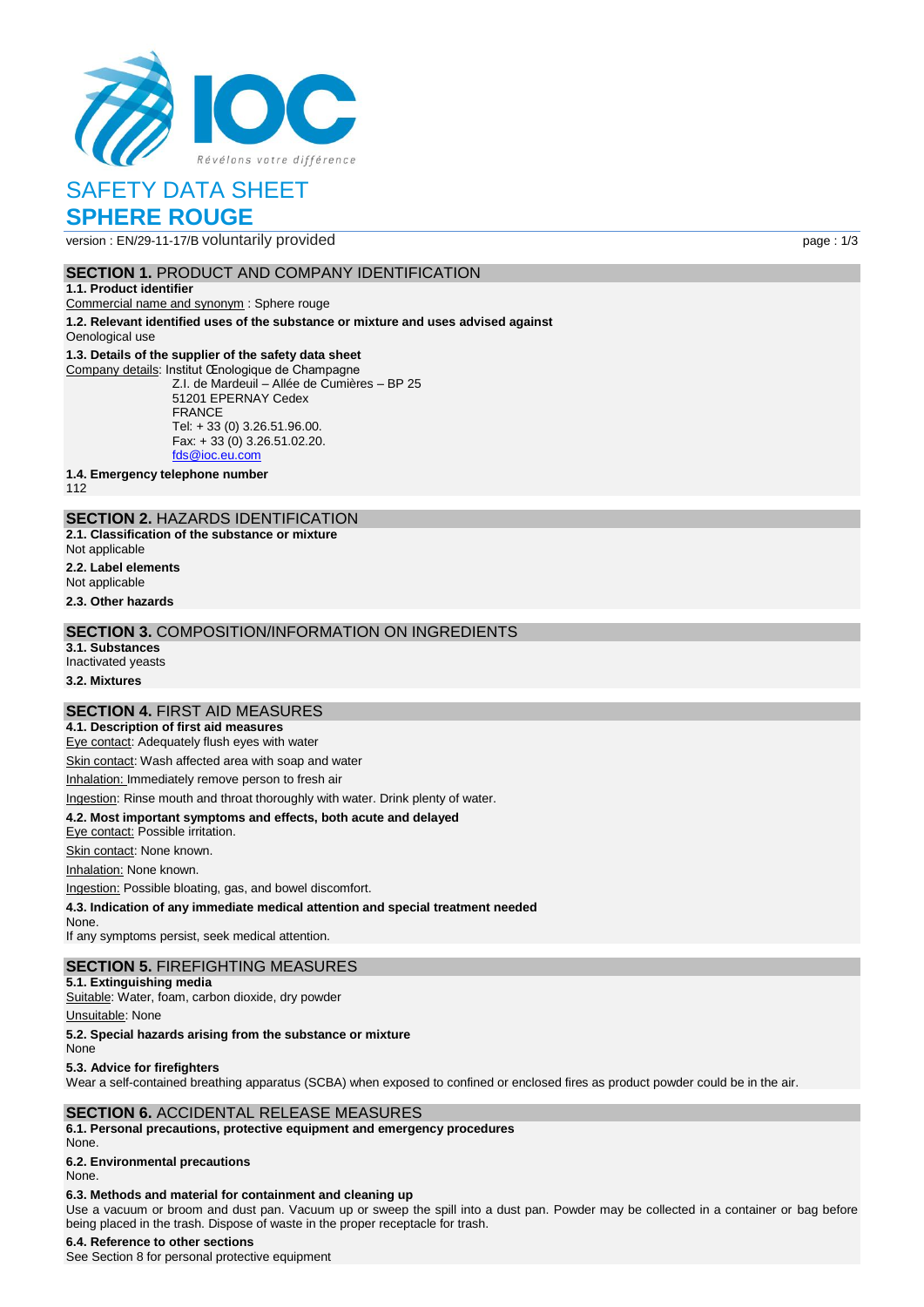

# SAFETY DATA SHEET **SPHERE ROUGE**

version : EN/29-11-17/B voluntarily provided page : 2/3

# **SECTION 7.** HANDLING AND STORAGE

**7.1. Precautions for safe handling** Handling: Avoid breathing dust. Avoid contact with eyes.

Occupational hygiene: Wash hands thoroughly after handling.

**7.2. Conditions for safe storage, including any incompatibilities**

Risks: Not at risk for corrosion, fire, explosion, or chemical reaction.

Place of storage: No special instruction to minimize risks (see above). Store according to label directions to maintain label guarantees.

Fire/explosion protection: None needed.

**7.3. Specific end use(s)** None

## **SECTION 8.** EXPOSURE CONTROL / PERSONAL PROTECTION

**8.1. Control parameters** Exposure limits: No limit. Biological limits: No limit. **8.2. Exposure controls Engineering: None** Eye/face protection: Protective glasses should be worn in conditions of excessive dusting. Skin: Hand: None Skin : Other: None. Wear appropriate clothing for work. Respiratory protection: Protective mask should be worn in conditions of excessive dusting. **Thermal protection: None** Environmental exposure: None

# **SECTION 9.** PHYSICAL AND CHEMICAL PROPERTIES

**9.1. Information on basic physical and chemical properties** Apperance : ivory powder Odour : Not determined Odour threshold : Not determined pH : No data available Melting / freezing point : No data available Initial boiling point and boiling range : No data available Flash point : No data available Evaporation rate: No data available Flammability (solid, gas) : No data available Upper/lower flammability or explosive limits: No data available Vapour pressure : No data available Vapour density: No data available Relative density: No data available Solubility(ies); Easily soluble Partition coefficient: n-octanol/water: No data available Auto-ignition temperature: No data available Decomposition temperature: Not determined Viscosity : No data available Explosive properties: No data available Oxidising properties: No data available **9.2. Other information**

## **SECTION 10.** STABILITY AND REACTIVITY

**10.1. Reactivity** Not reactive **10.2. Chemical stability Stable 10.3. Possibility of hazardous reactions** None **10.4. Conditions to avoid** None